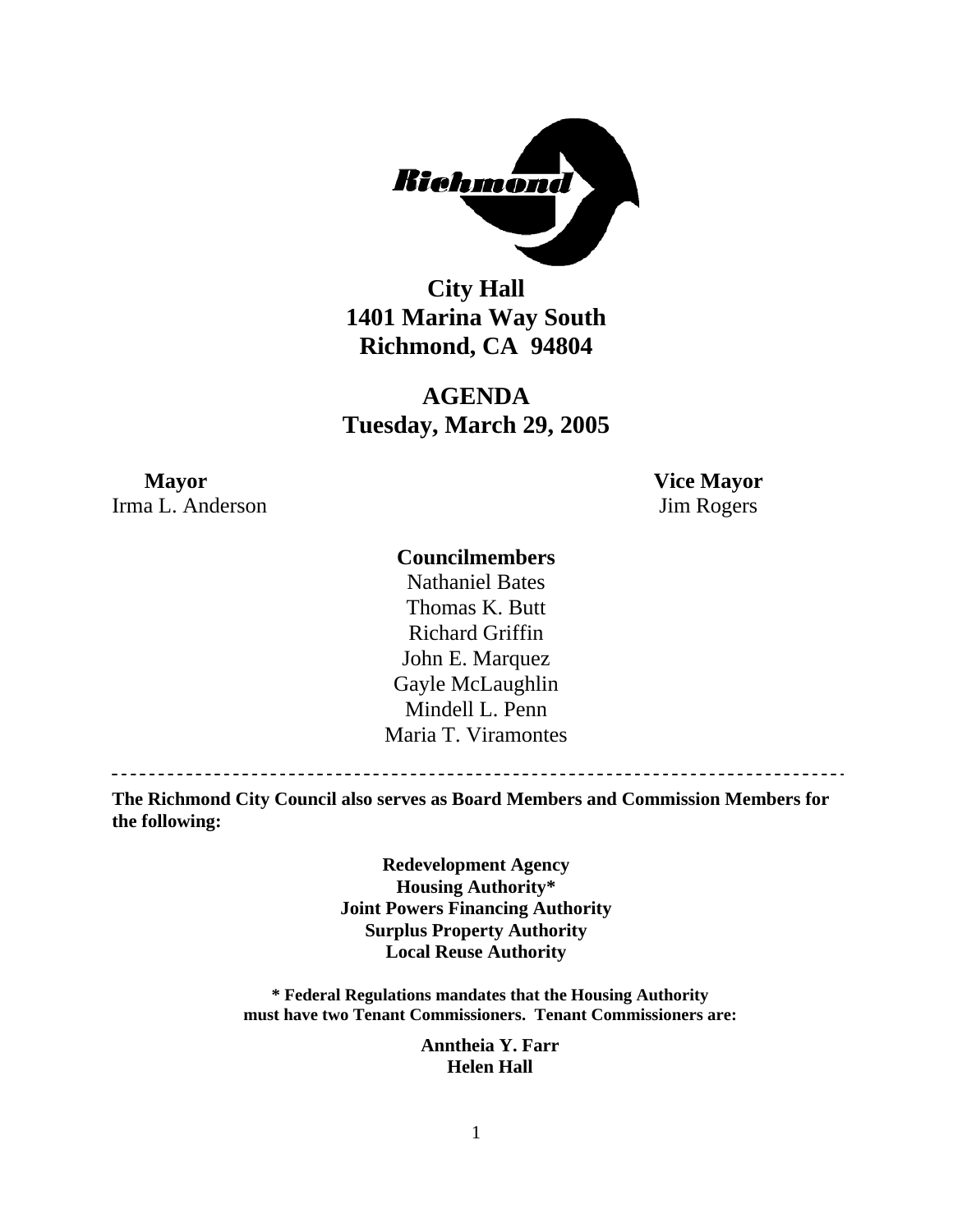# **MEETING PROCEDURES**

**PUBLIC COMMENT ON AGENDA ITEMS:** Anyone who desires to address the City Council on items appearing on the agenda must complete and file a pink speaker's card with the City Clerk **prior** to the City Council's consideration of the item. Once the City Clerk has announced the item and discussion has commenced, no person shall be permitted to speak on the item other than those persons who have submitted their names to the City Clerk. Your name will be called when the item is announced for discussion. **Each speaker will be allowed THREE (3) MINUTES to address the City Council on items listed on the agenda.** 

**OPEN FORUM FOR PUBLIC COMMENT:** Individuals who would like to address the City Council on matters not listed on the agenda may do so under Open Forum. All speakers must complete and file a pink speaker's card with the City Clerk **prior** to the commencement of Open Forum. **Each speaker will be limited to a maximum of Two (2) minutes. The maximum number of speakers will be limited to 15, and the total amount of time for Open Forum will be 30 minutes. SPEAKERS ADDRESSING THE CITY COUNCIL UNDER OPEN FORUM MUST SPEAK ON ITEMS THAT ARE NOT ON THE AGENDA.** 

**NOTE: If more than 15 speakers' cards are filed with the City Clerk, 15 speakers will be selected by a random draw.** 

**CONSENT CALENDAR: Consent Calendar items are considered routine and will be enacted, approved or adopted by one motion unless a request for removal for discussion or explanation is received from the audience or the City Council.** 

**MAYOR'S CONTINUANCE AUTHORITY:** Pursuant to Article III-A, Section 1(e), "The Mayor shall have the authority to continue any item being considered by the City Council at a Council meeting for up to two weeks. The Council may override an action taken by the Mayor to continue an item by the affirmative vote of five members of the Council.

**COUNCIL'S AUTHORITY TO TAKE ACTION:** Pursuant to Chapter 4 of the Brown Act, The City Council is prohibited from taking action or discussing items not on the posted agenda except for the following three (3) specific circumstances:

- 1. Emergency (prompt action is need due to the actual or threatened disruption of public facilities, it is determined that a work stoppage, crippling disaster or other activity severely impairs public health, safety or both).
- 2. There is a need for immediate action and the need to take action "came to the attention of the local agency after the agenda was posted."
- 3. An item appeared on the agenda of, and was continued from a meeting held not more than five days earlier.

**\*\*\*\*\*\*\*\*\*\*\*\*\*\*\*\*\*\*\*\*\*\*\*\*\*\*\*\*\*\*\*\*\*\*\*\*\*\*\*\*\*\*\*\*\*\*\*\*\*\*\*\*\*\*\*\*\*\*\*\*\*\*\*\*\*\*\*\*\*\*\***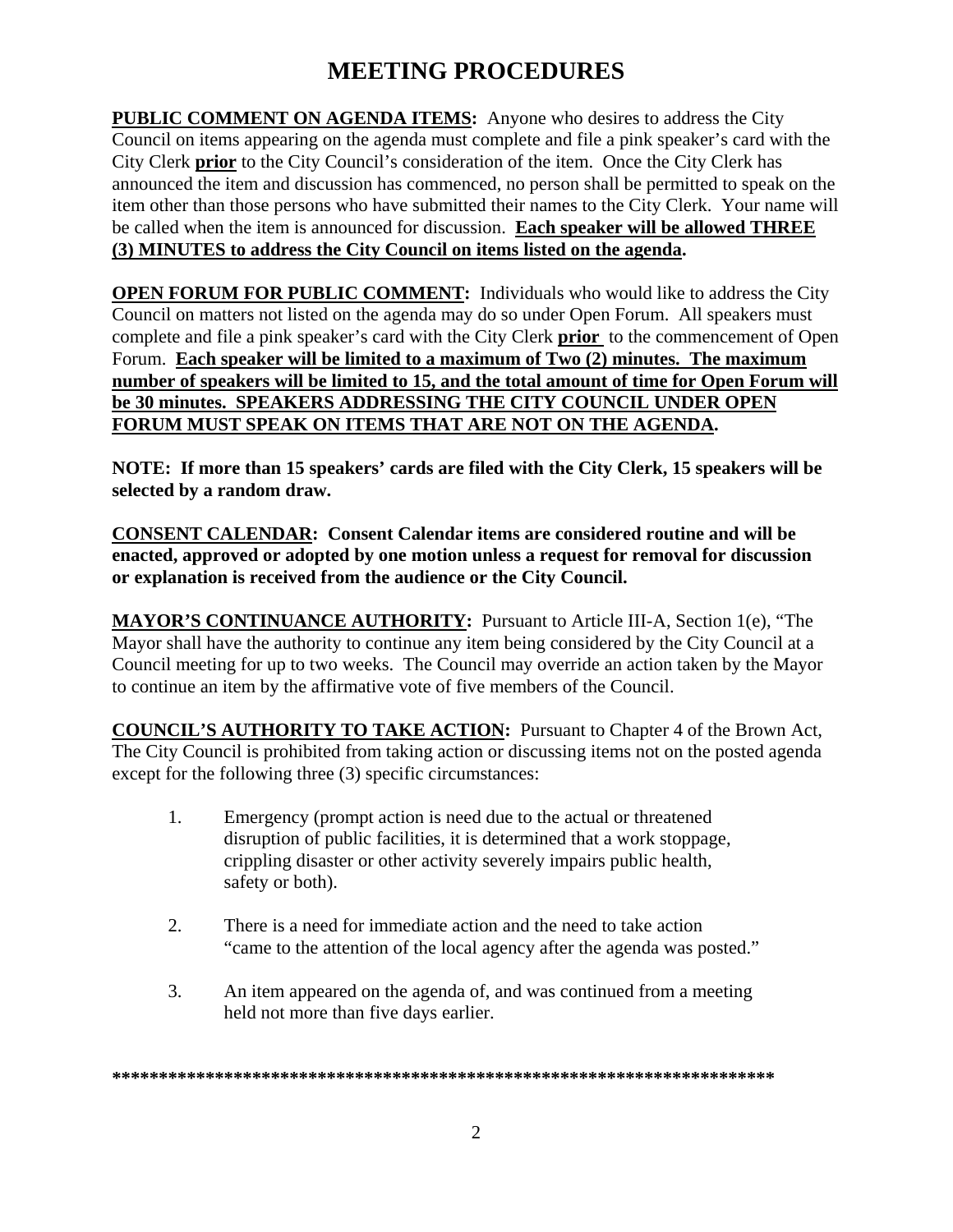## **MORNING OPEN SESSION 8:30 a.m.**

**A. ROLL CALL**

### **B. PUBLIC COMMENT**

## **C. ADJOURN TO CLOSED SESSION**

## **CLOSED SESSIONS Shimada Room of City Hall**

## **CITY COUNCIL**

#### **PUBLIC EMPLOYMENT APPOINTMENT (Government Code Section 54957.6)**

**Title: Police Investigative and Appeals Officer Discussion regarding appointment of an Investigative and Appeals Officer** 

**PUBLIC EMPLOYEE EVALUATION (Government Code Section 54957.6)** 

> **City Attorney's Office Council-appointed Employees**

**CONFERENCE WITH LEGAL COUNSEL – EXISTING LITIGATION (Government Code Section 54956.9)** 

**Three Cases: Quintero vs. City of Richmond East Bay Regional Park District vs. City of Richmond Citizens for Eastshore State Park vs. City of Richmond** 

**CONFERENCE WITH REAL PROPERTY NEGOTIATOR (Government Code Section 54956.8)** 

 **Property: Approximately 17.6 acres at Port of Richmond Terminal 3 Negotiating Party: City Manager, City Attorney, Port Director Under Negotiation: Exclusive Right to Negotiate with Auto Warehousing Company** 

## **EVENING**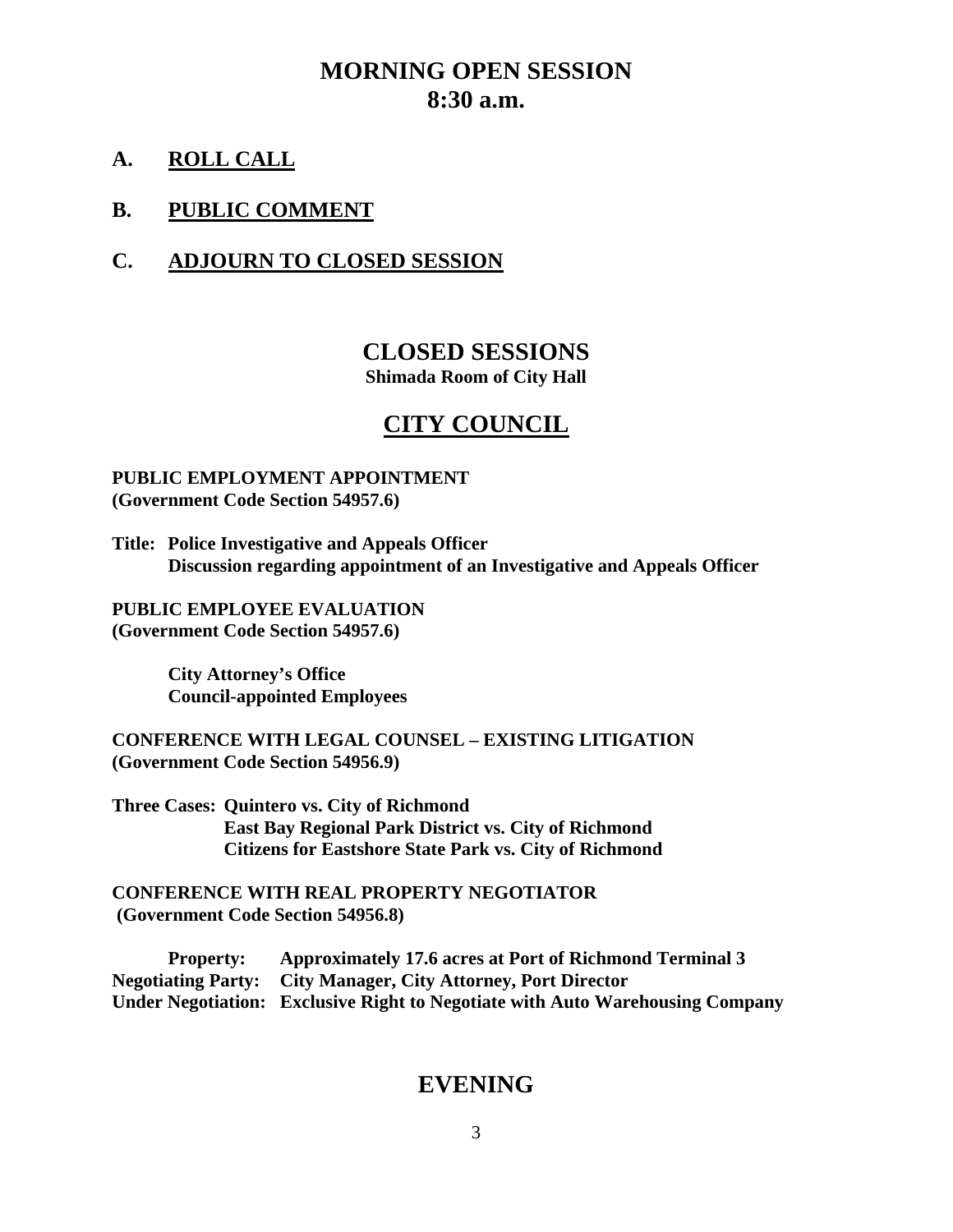## **OPEN SESSIONS**

#### **Tuesday, March 29, 2005**

### **AGENDA SPECIAL JOINT MEETING REDEVELOPMENT AGENCY/RICHMOND CITY COUNCIL COUNCIL CHAMBER 6:00 p.m.**

#### **PLEDGE TO THE FLAG**

#### **A. ROLL CALL**

#### **B. STATEMENT OF CONFLICT OF INTEREST**

#### **C. APPROVAL OF MINUTES**

 **C-1.** Special Joint Meeting of the Richmond Redevelopment Agency and the Richmond City Council held on March 8, 2005.

#### **D. RESOLUTIONS**

- **D-1. ADOPT a resolution of the Richmond Redevelopment Agency** approving recommended budget adjustments to (1) recognize \$1.478 million in income from an assessment on the sale of an apartment complex in Marina Bay, noting that this income can only be spent in Marina Bay and (2) authorizing the reallocation of other funds previously allocated for projects in Marina Bay to other Redevelopment Agency projects to be determined in the budget process. (Steve Duran 307-8140) **Staff Recommendation: Adopt resolution. (Res. No. 05-06)**
- **D-2. ADOPT a resolution of the Richmond Redevelopment Agency** approving changes to Community & Economic Development personnel allocations: eliminating one Senior Accountant and one Office Assistant, and replacing them with one CED Finance Manager and one CED Operations Specialist. (Steve Duran 307-8140). **Staff Recommendation: Adopt resolution. (Res. No. 05- 07)**

#### **E. COUNCIL/AGENCY AS A WHOLE**

- **E-1.** Consider approving the Community and Economic Development Strategic Plan Update (Steve Duran 307-8140).
- **E-2.** Accept the Community & Economic Development Department's mid-year budget materials and first draft projected budget for Fiscal Years 2005-2006 and 2006- 2007, which will be refined over the next two months before presentation for City Council and Redevelopment Agency Board consideration and final approval. (Steve Duran 307-8140).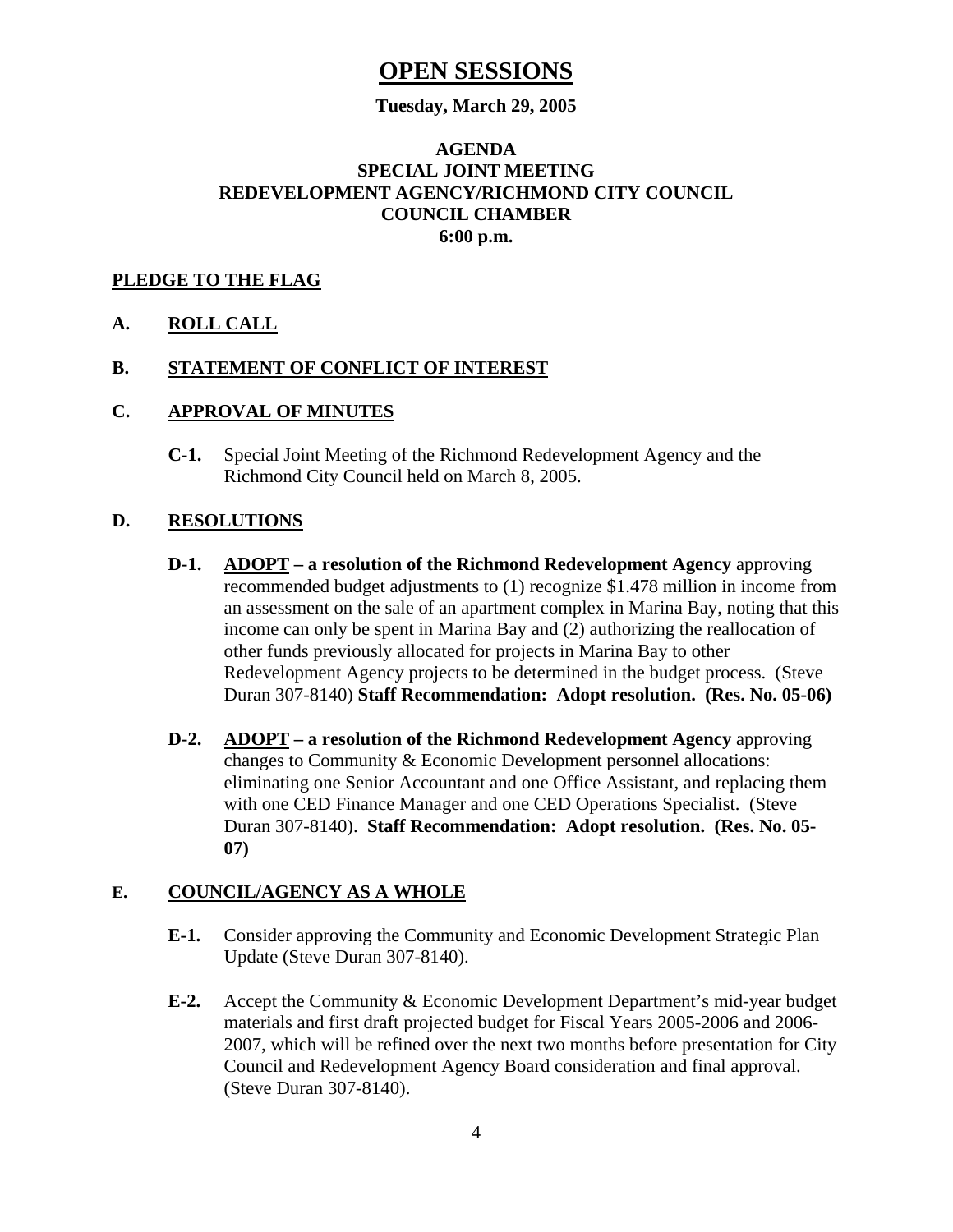**E-3.** Consider approving the first draft budget for Fiscal Year 2005-2006 and 2006- 2007.

### **ADJOURNMENT**

**\*\*\*\*\*\*\*\*\*\*\*\*\*\*\*\*\*\*\*\*\*\*\*\*\*\*\*\*\*\*\*\*\*\*\*\*\*\*\*\*\*\*\*\*\*\*\*\*\*\*\*\*\*\*\*\*\*\*\*\*\*\*\*\*\*\*\*\*\*\*\*\*\*\*\*\*\*\*** 

#### **AGENDA RICHMOND CITY COUNCIL Tuesday, March 29, 2005 7:00 p.m.**

#### **A. ROLL CALL**

#### **B. COUNCILMEMBER'S CODE OF CONDUCT**

 **"I solemnly pledge to conduct all City matters fairly, responsibly and impartially; to carry our the business of the City in an orderly and efficient manner; to treat my colleagues, citizens, and City staff with dignity and respect; through debate, discussion, and dialogue instill public confidence and integrity in the process of City government; and to serve the citizens of Richmond to the best of my ability."** 

#### **C. STATEMENT OF CONFLICT OF INTEREST**

#### **D. AGENDA REVIEW**

#### **E. OPEN FORUM FOR PUBLIC COMMENT**

#### **F. PRESENTATION, PROCLAMATIONS, AND COMMENDATIONS**

- **F-1.** Resolution designating the week of March 28, 2005, through April 3, 2005, as "National Community Development Week Celebration" and March 29, 2005, as "Community Development Day."
- **F-2.** Recognition of the Police Officer and Firefighter of the Year Mayor Anderson.
- **F-3.** Acceptance of donations for the Mayor's summer Youth Program Mayor Anderson.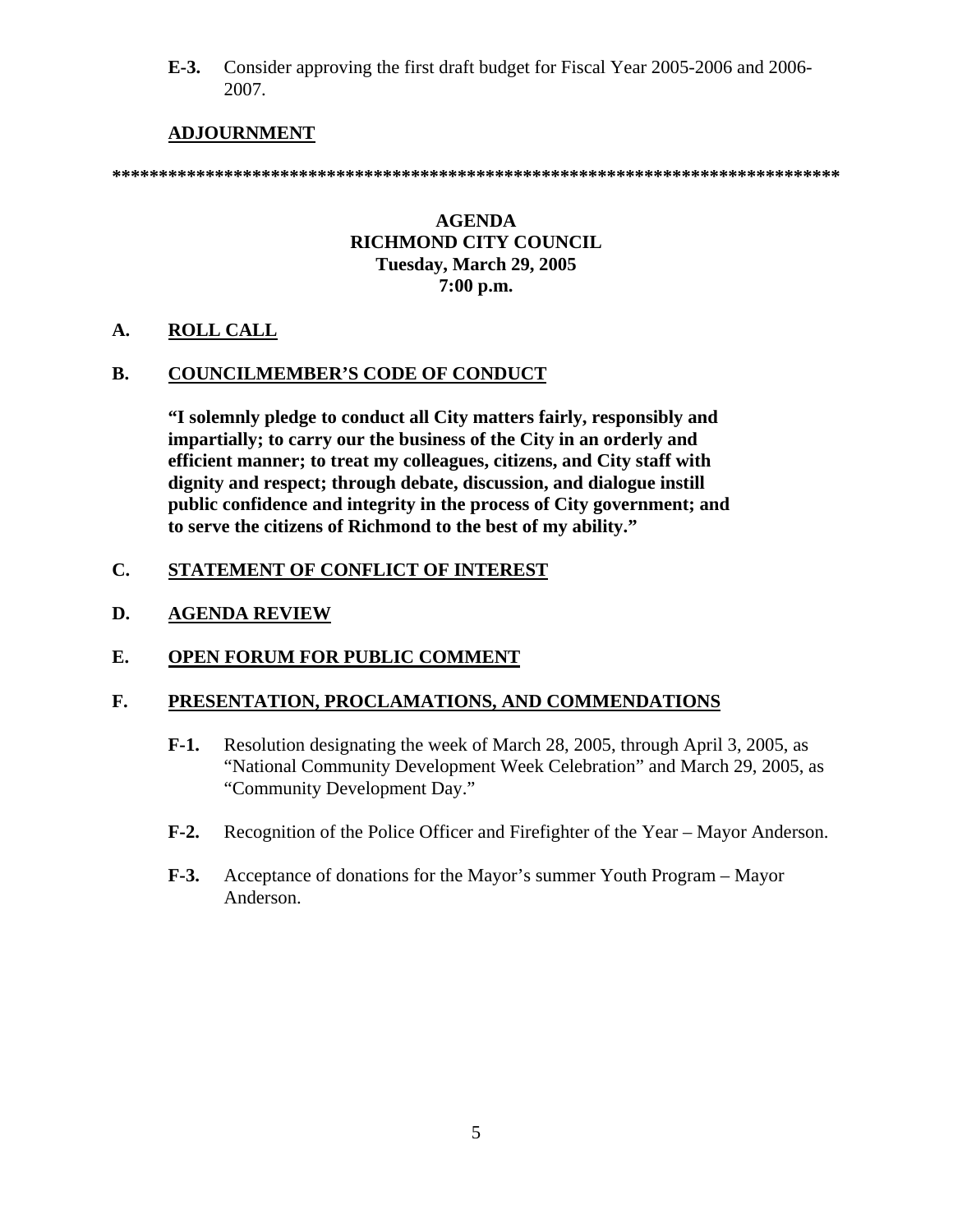### **G. REPORT FROM CITY ATTORNEY OF FINAL DECISIONS MADE AND NON-CONFIDENTIAL DISCUSSIONS HELD DURING EXECUTIVE SESSION**

### **H. CONSENT CALENDAR**

 **Consent Calendar items are considered routine and will be enacted, approved or adopted by one motion unless a request for removal for discussion or explanation is received from the audience or the Council.** 

- **H-1. APPROVE** an agreement with BIO-Key International, Inc. for purchase of software and support maintenance of the FireRMS System. Total amount of agreement will not exceed \$14,266.27 – Fire Department. **Staff Recommendation: Approve the agreement-** (James Fajardo 307-8039).
- **H-2. APPROVE** an agreement with Just Fencing, Inc. for the installation of a safety fence at the Solano Play Lot. Total amount of agreement will not exceed \$10,430 - Recreation and Parks. **Staff Recommendation: Approve the agreement -** (Sharon West 307-3076).
- **H-3. APPROVE** the purchase of three vans as replacement for three older model vans. Total amount of purchase is \$50,933.90 – Public Services. **Staff Recommendation: Approve the purchase - (Roscoe Ward 231-3020).**
- **H-4. APPROVE** the purchase of three trucks as replacement for three older model trucks. Total amount of purchase is \$53,587.42 – Public Services. **Staff Recommendation: Approve the purchase** – (Roscoe Ward 231-3020)
- **H-5. APPROVE** a lease agreement with Opportunity West to lease space at the Nevin Community Center to provide programs and services to youth and young adults, ages five to 22 – Recreation and Parks (Diane Harrison-Allums 620-6798). **Staff Recommendation: Approve lease agreement.**
- **H-6. RESOLUTION** establishing the new classification specifications of **Senior Buyer and Senior Buyer II –** Human Resources. **Staff Recommendation Adopt the resolution** (Andrew Russo 620-6608).
- **H-7. RESOLUTION** approving the final map of Subdivision 8821, Anchor Cove, and directing the filing thereof (Location: Marina Bay Area, Developer: Signature Properties) **–** Public Services. **Staff Recommendation: Adopt the resolution** (Rich Davidson 307-8091).
- **H-8. APPROVE** recommendations for the sale of City-owned surplus properties Community and Economic Development (Gary Hembree/Jim Branch 307-8140).

**H-9.** Consider Mayor's recommendation to reappoint **Herman Welm to the Economic Development Commission, term expiring March 30, 2008 – Mayor** Anderson (620-6503).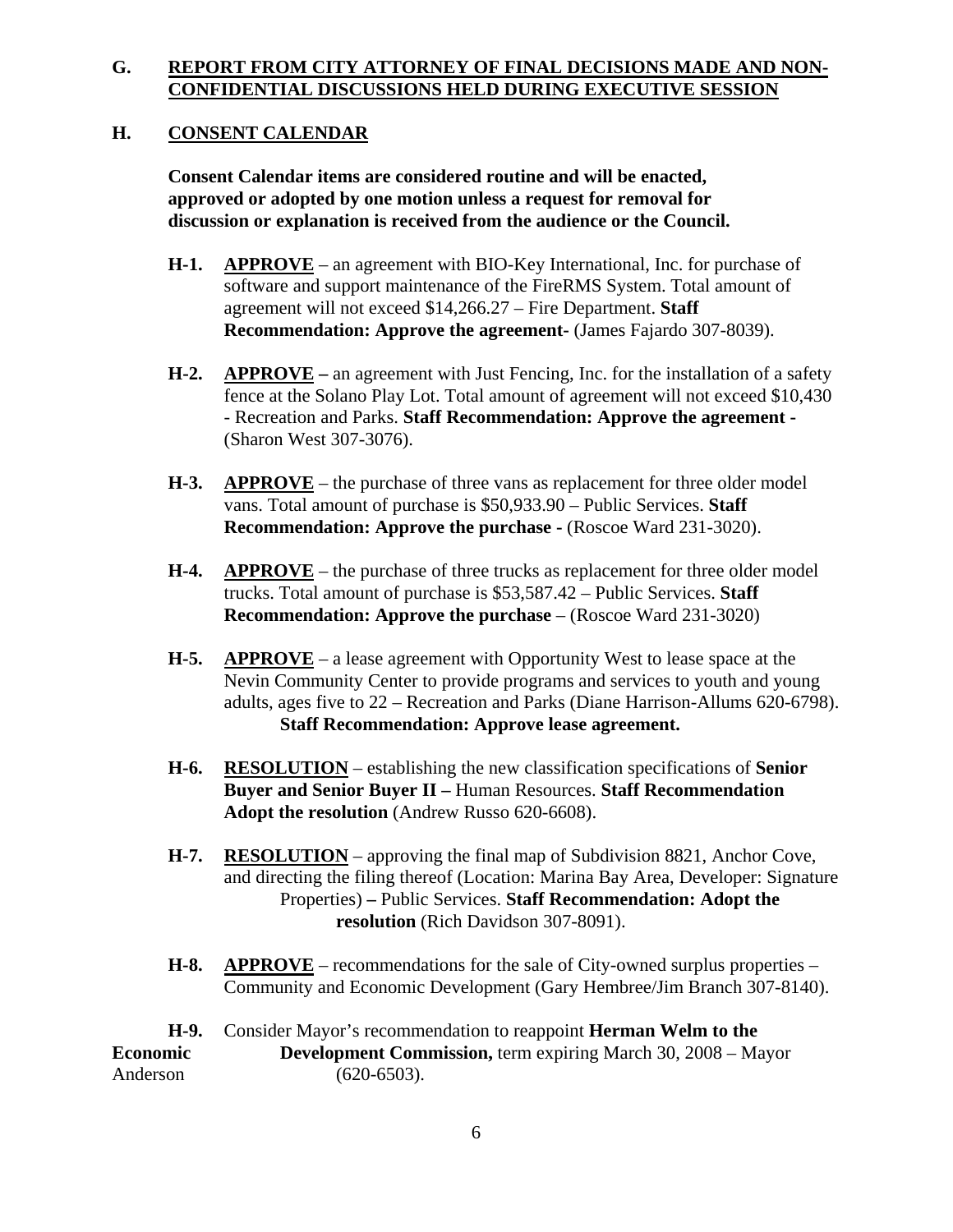### **I. PUBLIC HEARINGS**

 **I-1. REQUEST TO CONTINUE TO APRIL 19, 2005,** Planning Commission's approval of the Parkway Commerce Center Project EID/TM 02-07: Parkway Commerce Center TIC at John Street and Collins Avenue and to consider the merits of four appeals to the Parkway Commerce Center Project – Planning. **(Requests have been filed by all four appellants to continue the hearing to April 19, 2005. The applicant concurs with the request). Staff Recommendation: Continue the matter to April 19, 2005.** (Barry Cromartie 620-6706).

## **J. AGREEMENTS**

**J-1.** APPROVE – an Exclusive Right to Negotiate (ERN) with Auto Warehousing Company (AWC) for Port of Richmond's Terminal 3 – Port. **Staff Recommendation: Approve the Exclusive Right to Negotiate (ERN)** (Jim Matzorkis 215-4600).

## **K. RESOLUTIONS**

 **K-1. ADOPT** – authorizing the filing of a validation action for the Potential Pension Obligation Bond Issue and approving the form of a debenture for the issue as well as other related documents – Finance. **Staff Recommendation: Approve the** resolution (Pat Samsell 620-6946).

**K-2.** ADOPT – requesting the Superior Court of the County of Contra Costa to transfer venue to Solano County of the pending consolidated actions entitled East Bay Regional Park District vs. City of Richmond, Contra Costa Superior Case No. N04-1698; Citizens for the Eastshore State Park vs. City of Richmond, Contra Costa Superior Court Case No. N04-1657. **Staff Recommendation: Adopt resolution –** City Manager (Bill Lindsay 620-6512).

## **L. ORDINANCES**

 **L-1. ADOPT**- establishing wages, salaries, and compensation for the classification of **Senior Buyer (Salary Range is \$5,613 - \$6,788/month) and Senior Buyer I/II (Salary Range for Buyer I is \$4,035 - \$4,816/month and Salary Range for Buyer II is \$4,845 - \$5,865/month)** and amending Management Employees Ordinance No. 40-01 N.S. – Human Resources. **Staff Recommendation Adopt the ordinance** (Andrew Russo 620-6608).

## **M. COUNCIL AS A WHOLE**

- **M-1.** Consider a recommendation for a Rental Housing Inspection Program, including cost recovery, and budget consideration for 2005-2006. Councilmember Viramontes/Fred Clement (620-6581).
- **M-2.** Status report and recommendations regarding Employment and Training finances